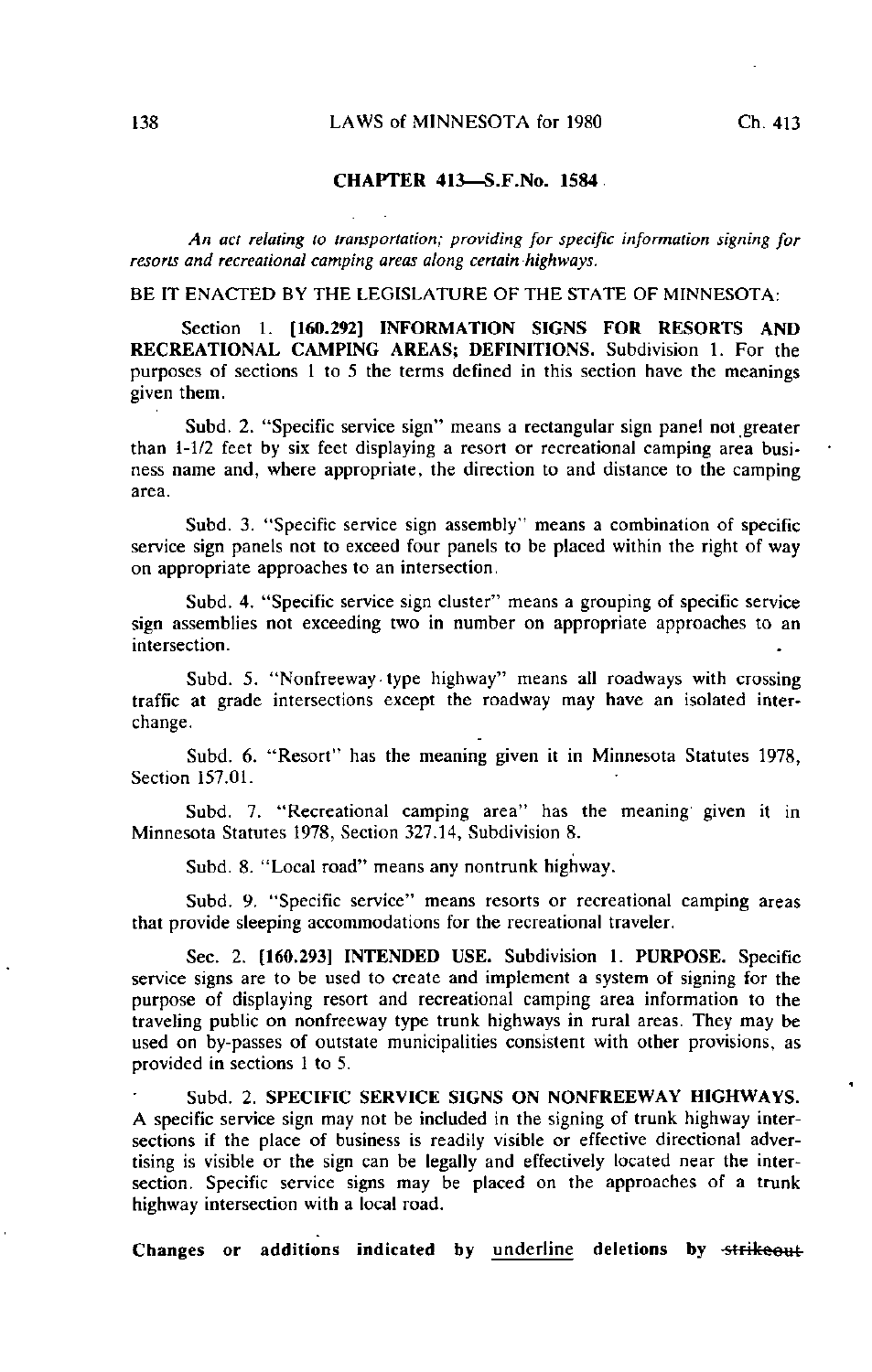Subd. 3. NUMBER OF TRUNK HIGHWAY INTERSECTIONS. A specific service sign for a resort or recreational camping area is limited to one intersection on the trunk highway system.

Subd. 4. TRAILBLAZ1NG. Appropriate signing on local roads between a trunk highway intersection and a specific service shall be the responsibility of the specific service and the local road authority.

Subd. 5. SIGNING STANDARDS. Placement of specific service sign assemblies shall be in accordance with sections 1 to 5 and existing traffic control device standards.

Subd. 6. RURAL ROAD MARKINGS. Rural roads, named and marked in accordance with resolutions from their road authority, shall continue to be identified.

Sec. 3. [160.294] SIGN DETAILS. Subdivision 1. CONSTRUCTION OF SIGN. Specific service sign panels shall be made of reflective sheeting and shall be on blue background with white letters, arrows and border. The directional arrow and mileage shall be displayed on the same side of the panel as the direction of turn. Signing for straight ahead movement shall not be permitted.

Subd. 2. SPECIFIC SERVICE SIGN ASSEMBLIES. Left directional panels shall be placed on top of the right directional panels. A gap shall separate a left panel from the right panel. An assembly shall be spaced preferably 300 feet, but a minimum of 200 feet from other required signing. If no other signing is located at an intersection, the assembly shall be placed 300 feet in advance of the intersection. Assemblies within a cluster shall not be placed closer than 300 feet. No specific service sign or assembly shall be placed at a location that will interfere with other necessary signing.

Sec. 4. [160.2951 CRITERIA FOR SPECIFIC SERVICE SIGNS. Subdivision 1. CONFORMITY WITH LAW. A specific service identified on a specific service sign shall be in conformity with all applicable laws and regulations concerning the provisions for public accommodation without regard to race, religion, color, sex or national origin.

Subd. 2. DISTANCE TO SPECIFIC SERVICE. A specific service sign may be placed on a nonfreeway type road if the specific service is located within ten miles of the qualifying site.

Subd. 3. RESORT WARRANT. Resorts served by the specific service signing shall be licensed by the state department of health as required by Minnesota Statutes, Section 157.03.

Subd. 4. RECREATIONAL CAMPING AREA. Recreational camping areas shall possess a state department of health license as required by Minnesota Statutes. Section 327.15 and the following:

(1) A minimum of 15 camping spaces;